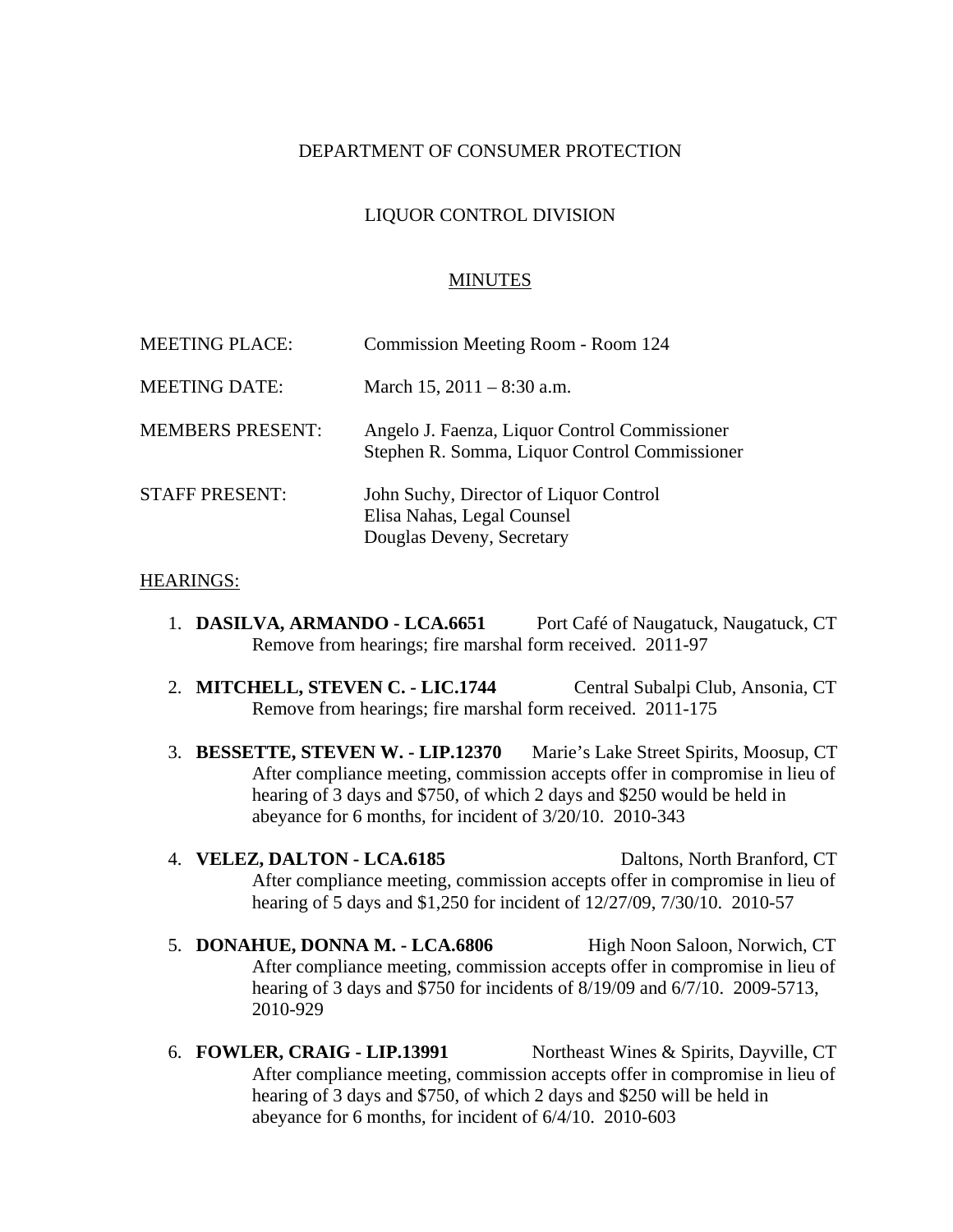Liquor Control Minutes March 15, 2011 Page 2 of 5

- 7. **LOPEZ, LILIANE SILVA LCA.5054** Cowboys Café, Danbury, CT Commission accepts offer in compromise in lieu of hearing of 5 days and \$1,500 for incident of 1/19/10. 2010-93
- 8. **PATEL, FALGUNI LIP.12386** Achorn's Discount Liquors, New Milford, CT After compliance meeting, commission accepts offer in compromise in lieu of hearing of 3 days and \$750, of which 2 day sand \$250 will be held in abeyance for 6 months, for incident of 4/17/10. 2010-452
- 9. **DYER, JOYCE A. LIH.1514** Flood Tide Restaurant, Mystic, CT After compliance meeting, commission accepts offer in compromise in lieu of hearing of \$7,500 for incidents of August 1-October8, 2010, and December 7, 2010. 2010-1542
- 10. **COOK, DONALD T. LGB.12085** Bridgeport Variety Plus, Bridgeport, CT Commission accepts offer in compromise in lieu of hearing of 4 days and \$1,500 for incident of 6/6/10. 2010-597

## PROVISIONAL PERMITS:

**11. IPEK, OMER – LIR.18314** Rudy's, New Haven, CT Commission approves to issue provisional permit upon receipt of stipulated agreement, \$500 fee. Commission approved request to waive COD requirement for provisional permit.

12. **MENDOZA, MIGUEL – LIR.18294** Suffield Inn, Suffield, CT Commission approves to issue provisional permit upon receipt of stipulated agreement, \$500 fee, cancel LIR.18026, sales tax verification, proof right of occupancy for backer M&A Restaurant Inc. Commission approved request to waive COD requirement for provisional permit.

#### **13. NATH, PRAKASH – LCA.7267** Methi, Fairfield, CT

Commission approved request to amend application from a restaurant to a café permit. OK to transfer all fees except \$100 to LCA.7267. NEED: stipulated agreement, CT sales and use tax certificate, 8x10 photos of interior and exterior.

Commission approved request to waive COD requirement for provisional permit.

14. **HOULE, DARRELL J. – LIR.18315** Big Shot Billiards & Bar, Vernon, CT Commission approves to issue provisional permit upon receipt of stipulated agreement, \$500 fee. Commission approved request to waive COD requirement for provisional permit.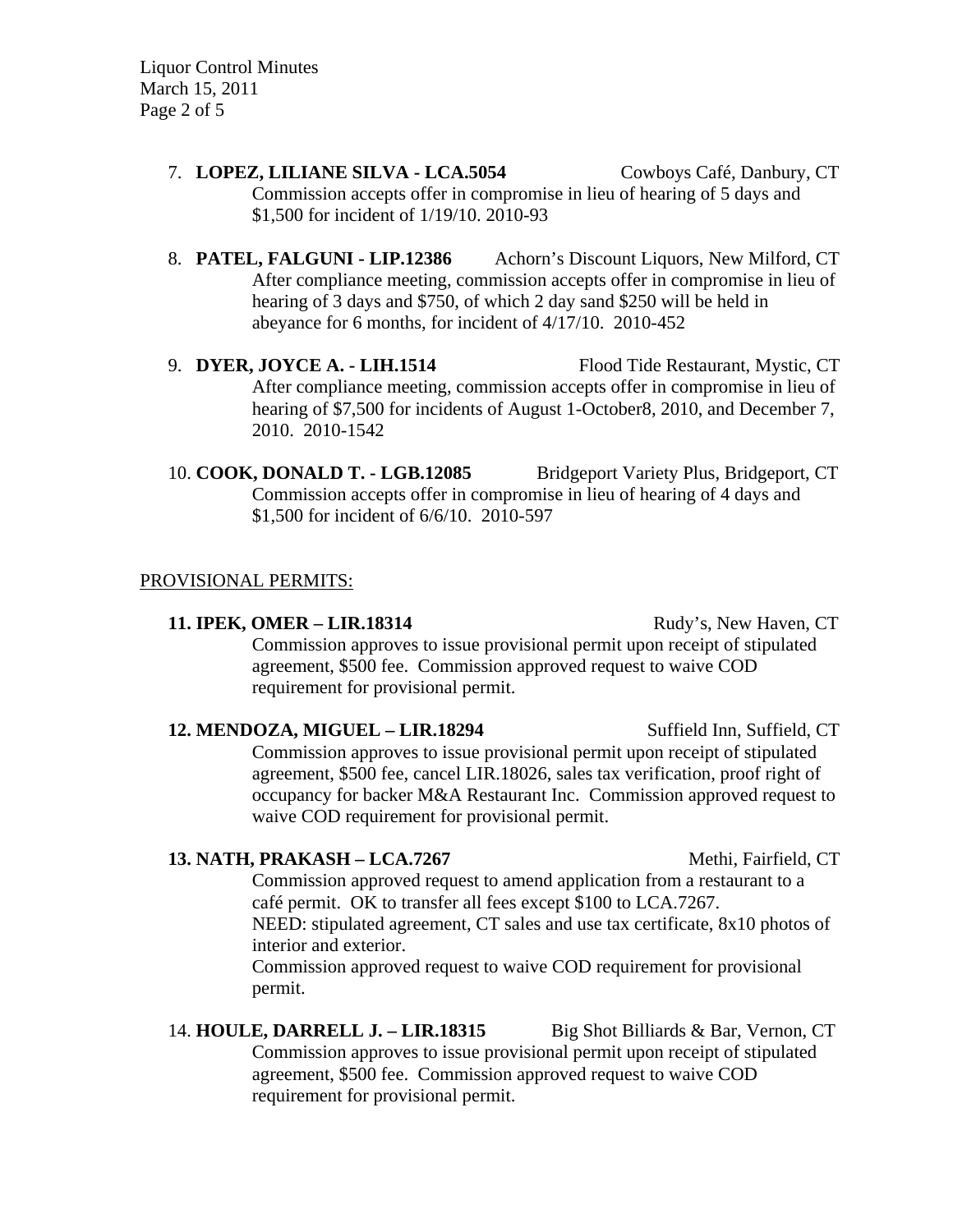Liquor Control Minutes March 15, 2011 Page 3 of 5

> 15. **TRISTAN, BETHANY – LCA.7273** Musky's East Side Pub, Waterbury, CT Commission approves to issue provisional permit upon receipt of stipulated agreement, cancel old permit LCA.6944, bill of sale, seller's affidavit. Commission approved request to waive COD requirement for provisional permit.

## PROVISIONAL PERMIT EXTENSIONS:

- **16. FUSCO, STEPHEN F. LRW.4754.P.CW** Pizza Factory, Greenwich, CT Commission approved request to extend provisional permit.
- **17. VIBERT, KEITH W. LRW.4765.P** Mondo, Middletown, CT Commission approved request to extend provisional permit.

## **18. AINTABI, JASON – LIH.1782.P.C**

Danbury Plaza Hotel and Conference Center, Danbury, CT Commission approved request to extend provisional permit.

- 19. **GAFFNEY, DYLAN LIR.18250.P** Lyric Café, New London, CT Commission approved request to extend provisional permit.
- 20. **SKULCZYCK, MICHAEL LCA.7206** The Break Room, Uncasville, CT Commission approved request to extend provisional permit.

## FINAL PERMITS:

## **21. SEMENTA, MARK J. – LIP.14786**

Mark's Country Wine & Liquor, Ellington, CT Commission approved to issue final permit.

**22. LISTA, LOUIS A. – LIR.18273.P.CW** Tango Creative Eatery, Glastonbury, CT Commission approves to issue final permit upon receipt of publication notice. Endorse patio.

23. WISE, JOSEPH R. - LCA.7258 Rosey's Cantina, Waterbury, CT Commission approved to issue final permit. Endorse patio.

- 24. ROSENBLATT, ROBERT O. LIH.1787.C New Haven Hotel, New Haven, CT Commission approves to issue final permit upon receipt of bill of sale, seller's affidavit, copy of lease.
- **25. KIRANLIOGLU, KENAN LIP.14779** Alk Wine & Liquors, Hamden, CT Commission approved to issue final permit.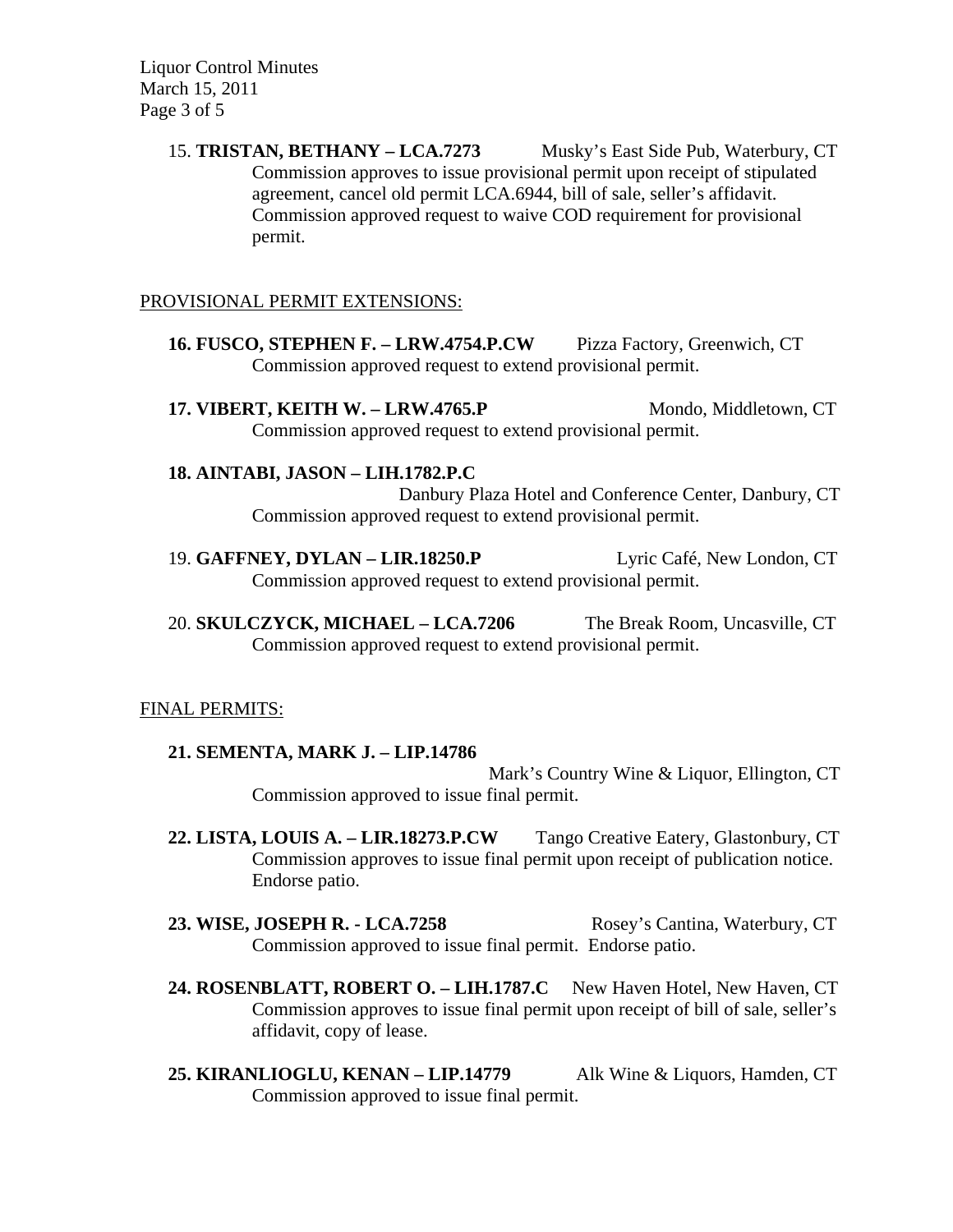Liquor Control Minutes March 15, 2011 Page 4 of 5

| 26. THEBEAU, EMILE J. – LCA.7250.P.CW<br>Commission approves to issue final permit upon receipt of publication notice.<br>Endorse patio and ACB.                                                                                               | Mad Murphy's, Middletown, CT       |
|------------------------------------------------------------------------------------------------------------------------------------------------------------------------------------------------------------------------------------------------|------------------------------------|
| 27. RODRIGUEZ, ROBERTO E. - LGB.14604.P<br>Backer has changed since prior approval on 2/1/11; has replacarded.<br>NEED: publication notice, proof additional lockable storage has been built,<br>list of beer inventory purchased from seller. | Hampton General Store, Hampton, CT |
| 28. PHILLIPS FARMS LLC - LSW.619<br>Commission approved to issue final permit.                                                                                                                                                                 | Lodi, CA                           |
| 29. SOUTH BAY WINE GROUP LLC - LSW.617<br>Commission approved to issue final permit.                                                                                                                                                           | Sonoma, CA                         |
| 30. DAVIS & DYKE WINERY LLC - LSW.620<br>Commission approved to issue final permit.                                                                                                                                                            | Alameda, CA                        |
| 31. HEMISPHERE WINE COMPANY INC - LSW.616<br>Commission approved to issue final permit.                                                                                                                                                        | Rutherford, CA                     |
| 32. D'AMURA, DAVID J. - LIP.14726<br>Commission approves to issue final permit upon receipt of disclaimer<br>statement from Joyce D'Amura, assignment of lease to backer, landlord's<br>consent to assignment of lease.                        | Heron's, Brookfield, CT            |
| OTHER:                                                                                                                                                                                                                                         |                                    |
| 33. LUDWISZEWSKI, PETER – LGB.14438<br>Commission approved application for transfer of interest and Anna<br>Ludwiczewski as substitute permittee.                                                                                              | Roly Poly Bakery, New Britain, CT  |
| 34. KRAFT, JOHN E. - LCA.6264<br>Commission approved application for transfer of interest.                                                                                                                                                     | Crazy Horse Cabaret, New Haven, CT |
| 35. DELVALLE, MIGUEL A. - LGB.14603<br>Assigned to hearing; $30-47(4)$ & $30-47(5)$ .                                                                                                                                                          | Randy Market, Hartford, CT         |
| 36. HARRISON, TRACY A. - LIC.1849<br>Commission approves request for guestbook waiver for 3/19/11.                                                                                                                                             | Sprague Rod & Gun Club, Baltic, CT |

37. **MESABA AVIATION INC – LIA.42** Windsor Locks, CT Commission approves request for transfer of stock.